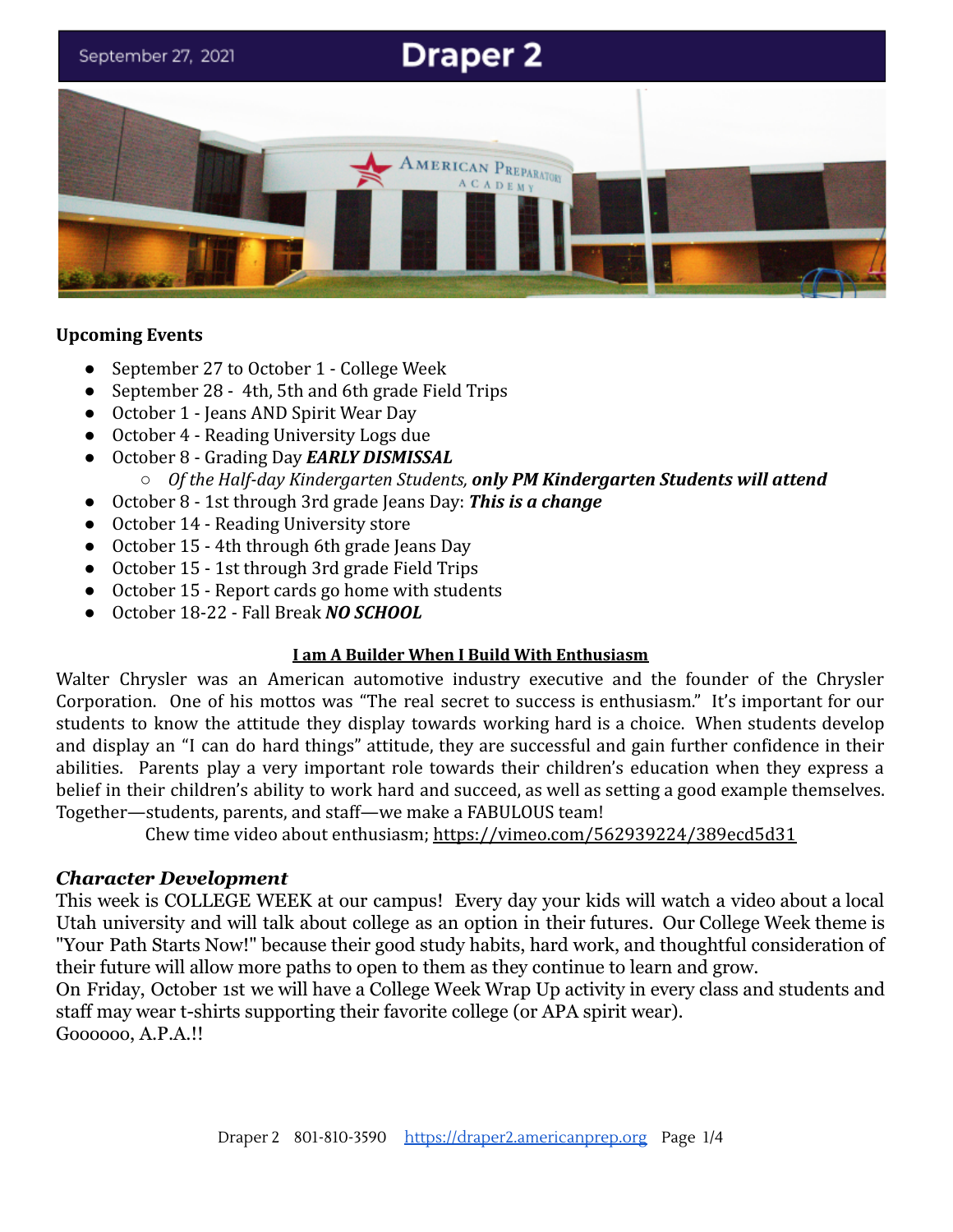# *4th through 6th grade Field trips - Tuesday, September 28*

On Tuesday, September 28th, the 4th through 6th grade students will be going on field trips. Please make note of the following items -

- Regular Monday through Thursday uniform dress is required
- **● No school lunches will be provided, you MUST bring a lunch from home.**
	- 4th grade is going to Ensign Peak and This Is the Place Heritage Park
	- 5th grade will be riding the Heber Creeper
	- 6th grade is going to Antelope Island

Thank you to all of the parents taking the day off to join their students in a fun adventure. Especially thank you to the parents who are chauffeuring students to the destinations.

# *Spirit Wear Friday - Friday, October 1*

Students and staff can show their American Prep spirit the first Friday of every month by wearing Spirit Wear items on top, and regular Friday dress on bottom. Items can be from previous fundraising events or can be purchased through our Spirit Store.

<https://www.americanprep.org/product-category/spirit-wear/>

# *Jeans Day - Friday, October 1*

Watch for a sticker coming home on Thursday, September 30th, so you know if your student qualifies to wear jeans! Here are the guidelines - <https://draper2.americanprep.org/jeans-day/>

# *Reading University Logs Due - Monday, October 4th*

Make sure to turn your Reading University logs into your teacher to get credit for reading your RU books. The RU Store will be held Thursday, October 14th.

# *Early Dismissal Schedule - Friday, October 8 (Grading Day)*

*Of the Half-day Kindergarten Students, only PM Kindergarten students will attend this day AM Kindergarten Students will attend the next time we have a Noon Dismissal*

- Kindergarten students with no other D2 or D3 siblings will be released at 12:00 pm
- $\bullet$  Yellow 12:15 pm
- $\bullet$  Blue 12:30 pm
- $\bullet$  Red 12:45 pm
- Buses will leave at 12:25 pm and arrive 3 hours earlier than usual. Bus schedules are posted here - <https://www.americanprep.org/bus-program/>
- Day Care Buses please contact your provider to confirm arrangements

# *Constitution Day Challenge*

Thank you to all of our students who participated in our Constitution Day challenge and earned "I read the Constitution" buttons! We had many students do all SEVEN activities, which was so impressive. We did a drawing for free spirit wear for 4 of our students, and these are our winners: Shragvi Bolle Boina, Rishana Patel, William Hooley, and Victor Hoecherl. Congratulations!

# *Checkout Procedures*

If you need to check your student out earlier than your normal dismissal time, but after 2:30 (M.Tu.F.) or 1:30 (W.Th.) - please contact [mcarman@apamail.org](mailto:mcarman@apamail.org) to get a "Day Pass" to enter campus.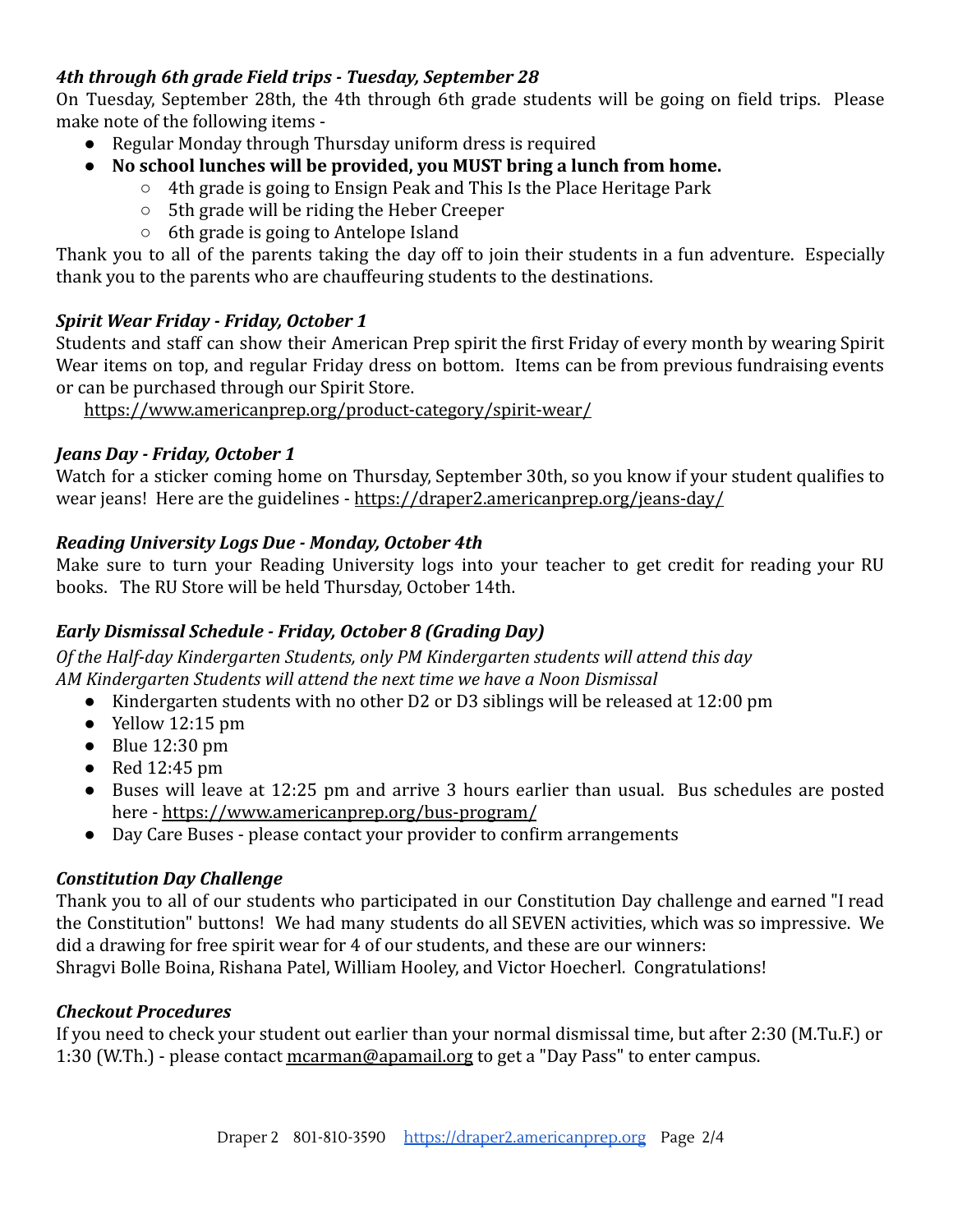# *The Yearbook Order Site is now open!!*

Yearbooks are now on sale, get yours at the discounted presale price for a limited time!! **Website** - [https://www.purchaseyearbook.com](https://www.purchaseyearbook.com/)

**Code** - *draper2apa2122*

- Hardcover presale price: \$22
- Softcover presale price: \$17

*Prices will increase to \$30 (HC) and \$25 (SC) on February 1st.*

#### *Photo Collage*

We are putting together a collage for the yearbook. If you would like your child to be featured, please take a picture of your Draper 2 student posing with their favorite book. In order for the picture to fit what we are trying to do, the photo should be square and zoomed in on your student and their book. Please email your submissions to

[mcarman@apamail.org](mailto:mcarman@apamail.org)

# *Field Trip and School Supply Donations*

We encourage families to support student field trips by making a \$10 donation for each student. We also

appreciate donations toward purchasing school supplies. Follow this link to contribute: <https://payments.efundsforschools.com/fundraising/districts/56586>

#### *Daily Lunch Help Needed*

If you are available between 11:30 am and 1:30 pm, please come help Mrs. Osmond pick up lunches. We appreciate all our volunteers that have come in so far. Let's continue to help Mrs. Osmond out!

# *Now Hiring Instructors and Substitutes*

Do you know someone who would love to work at our school? We still need quite a few instructors, and we ALWAYS need substitutes at our campus! We would really appreciate your help spreading the word to your friends and family! We provide in-depth training, and the pay is \$12-\$14 per hour, depending on education and experience. **APA is a FUN place to work! We'd love to have you (or someone you know) on our team!**

<https://www.americanprep.org/careers/>

# *Now Hiring Special Education Paraeducators*

American Prep is looking to hire additional paraeducators to work with our special education department. This would be a great position for some of our American Prep parents that would enjoy working one-on-one with some of our special education students. The job [posting](https://recruitingbypaycor.com/career/JobIntroduction.action?clientId=8a78826753d0044a0153d2e566b2004b&id=8a78879e7b7f6264017b848889486139&source=&lang=en) can be viewed here. We would love to see some great applicants familiar with APA and ready to be builders in our special education department.



MAKE YOUR YEARBOOK PURCHASE HASSLE FREE... ORDER ONLINE AT **PURCHASEYEARBOOK.COM**